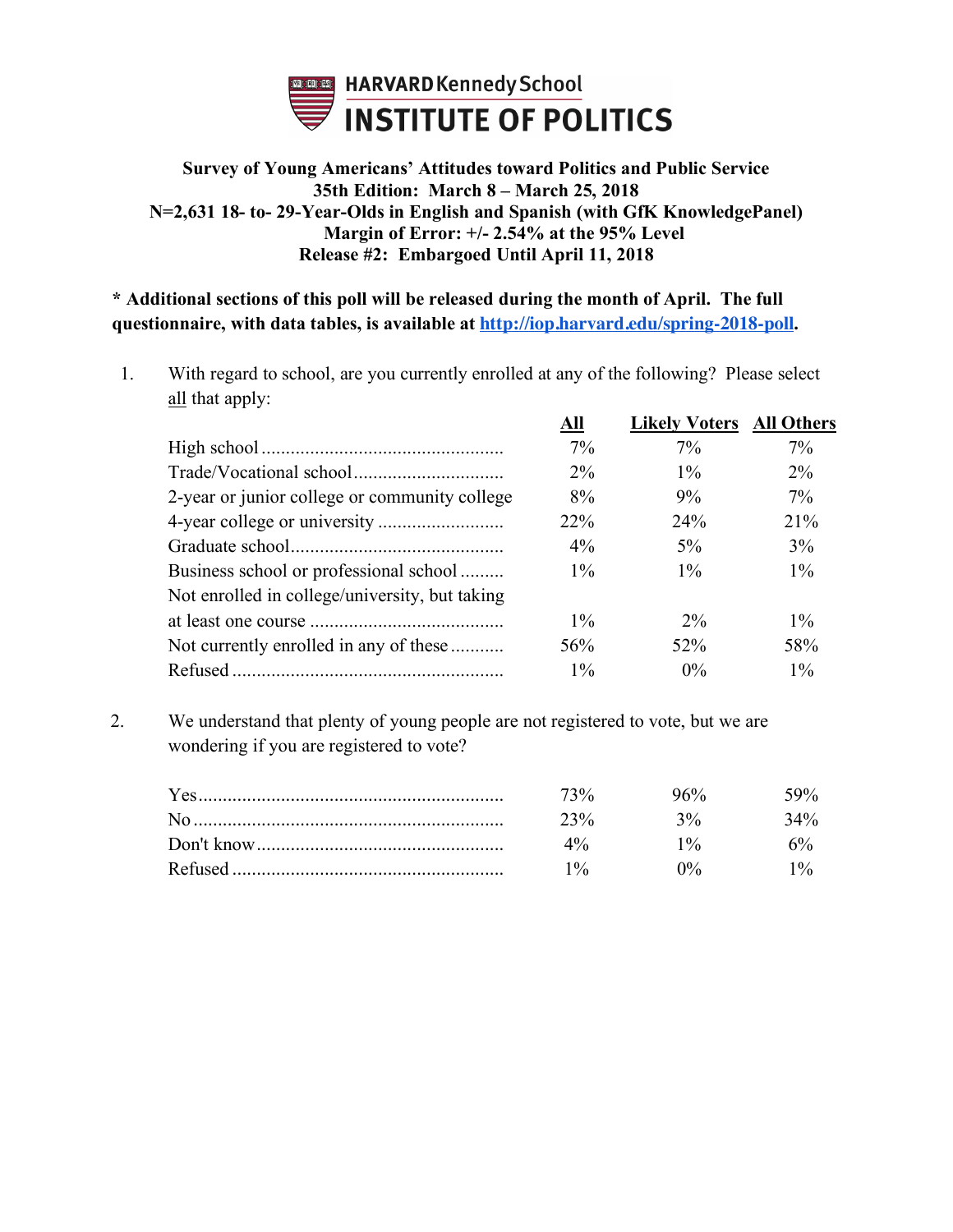- **All Likely Voters All Others Net: Democratic party................................ 40% 55% 31%** Strong Democrat .......................................... 22% 37% 13% Not a very strong Democrat.......................... 18% 18% 18% **Net: Republican party................................ 21% 21% 22%** Strong Republican........................................ 11% 14% 9% Not a very strong Republican ....................... 10% 7% 13% **Net: Independent/Unaffiliated ................... 37% 24% 45%** Leans Democrat ........................................... 10% 9% 10% Leans Republican ......................................... 5% 4% 5% Does not lean either way............................... 21% 10% 30% Refused ........................................................ 2% 1% 3% 4. When it comes to most political issues, do you think of yourself as a...? Liberal.......................................................... 32% 42% 25% Moderate leaning liberal............................... 9% 10% 8% Moderate ...................................................... 27% 18% 32% Moderate leaning conservative ..................... 8% 6% 10% Conservative ................................................ 24% 23% 25% 5. How likely is it that you will vote in the upcoming elections for Congress? Definitely will be voting............................... 37% 100% 0% Probably will be voting................................. 16% 0% 26% 50-50............................................................ 21% 0% 34% Probably won't be voting.............................. 13% 0% 20% Definitely won't be voting............................ 12% 0% 18% Refused ........................................................ 1% 0% 2% 6. Do you consider yourself to be politically engaged or politically active? Yes............................................................... 29% 53% 15% No ................................................................ 70% 47% 83% Refused ........................................................ 1% 0% 2%
- 3. When it comes to voting, with which party do you consider yourself to be affiliated?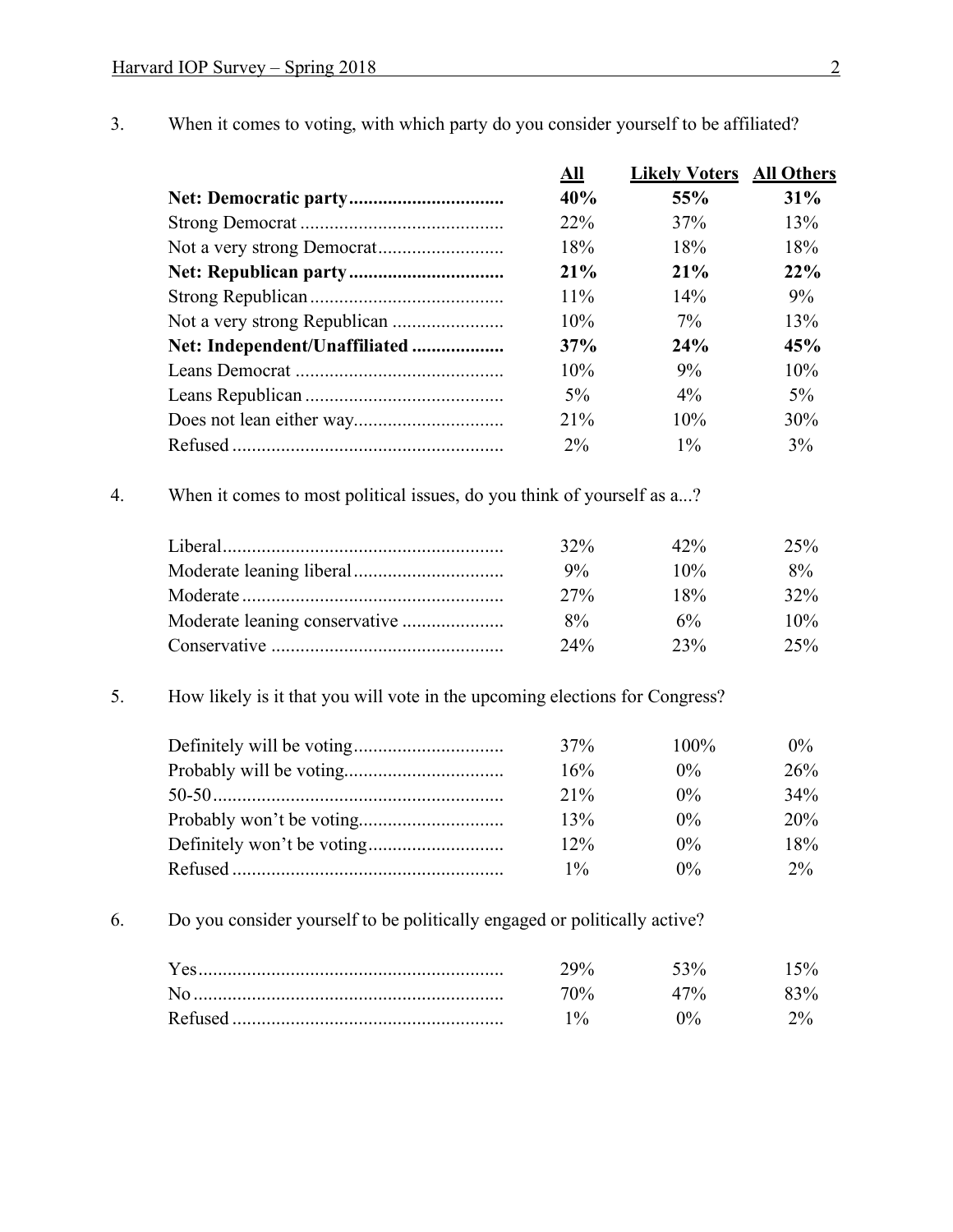7. All in all, do you think that things in the nation are…?

|                                                                                                                 | All    | <b>Likely Voters</b> All Others |       |
|-----------------------------------------------------------------------------------------------------------------|--------|---------------------------------|-------|
| Generally headed in the right direction                                                                         | 15%    | 19%                             | 13%   |
|                                                                                                                 | 53%    | $61\%$                          | 49%   |
| Not sure what direction the country is headed in                                                                | $30\%$ | 19%                             | 36%   |
| Refused and the contract of the contract of the contract of the contract of the contract of the contract of the | $1\%$  | $0\%$                           | $2\%$ |

### **In general, do you approve or disapprove of the job performance of:**

8. Donald Trump as president

|           | 23%  | 26%    |
|-----------|------|--------|
|           | 76%  | $10\%$ |
| $v_{0/2}$ | 10/2 |        |

9. The Democrats in Congress

| $41\%$ | $46\%$ | 37% |
|--------|--------|-----|
| $56\%$ | $52\%$ | 58% |
|        | 10/2   |     |

### 10. The Republicans in Congress

| $74\%$ | $8\%$  | $77\%$ |
|--------|--------|--------|
|        | $81\%$ | 68%    |
| $3\%$  | $1\%$  |        |

11. What is your preference for the outcome of the 2018 Congressional elections, a Congress controlled by Democrats, or a Congress controlled by Republicans?

| 58% | $49\%$ | 51%                            |
|-----|--------|--------------------------------|
| 36% | 28%    | 41 <sup>o</sup> / <sub>0</sub> |
|     | 3%     | $8\%$                          |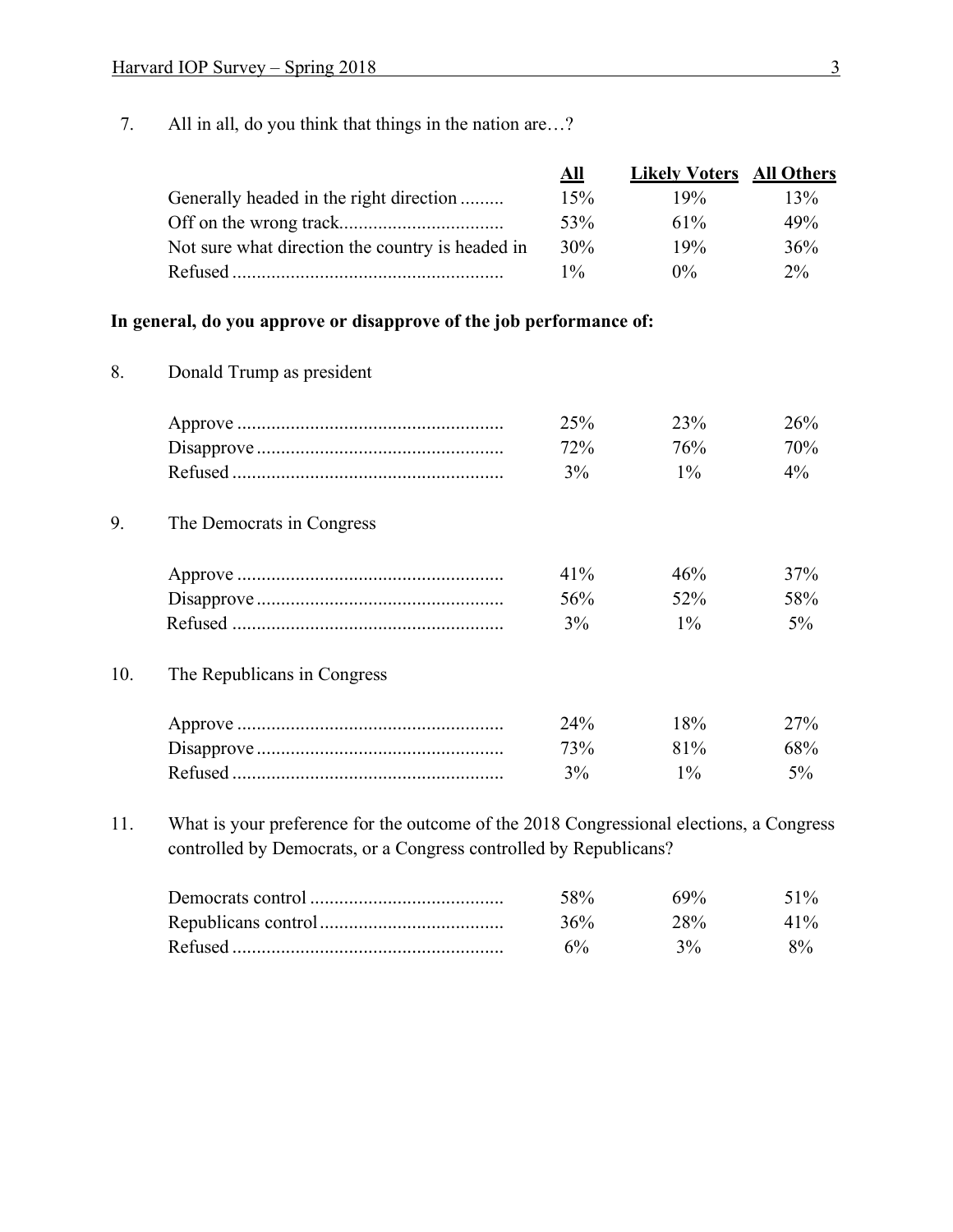12. Climate change

**Now thinking specifically about Donald Trump, do you approve or disapprove of the way he is handling:**

**All Likely Voters All Others** Approve ....................................................... 22% 22% 21% Disapprove ................................................... 75% 77% 74% Refused ........................................................ 3% 1% 5% 13. The economy Approve ....................................................... 34% 30% 36% Disapprove ................................................... 63% 68% 60% Refused ........................................................ 3% 1% 5% 14. Health care Approve ....................................................... 27% 24% 28% Disapprove ................................................... 70% 75% 67% Refused ........................................................ 3% 2% 5% 15. The Islamic State / ISIS / ISIL Approve ....................................................... 31% 29% 32% Disapprove ................................................... 65% 69% 63% Refused ........................................................ 4% 2% 5% 16. Race relations Approve ....................................................... 21% 20% 23% Disapprove ................................................... 75% 79% 73% Refused ........................................................ 4% 2% 5% 17. North Korea Approve ....................................................... 27% 27% 28% Disapprove ................................................... 69% 72% 68% Refused ........................................................ 4% 2% 5%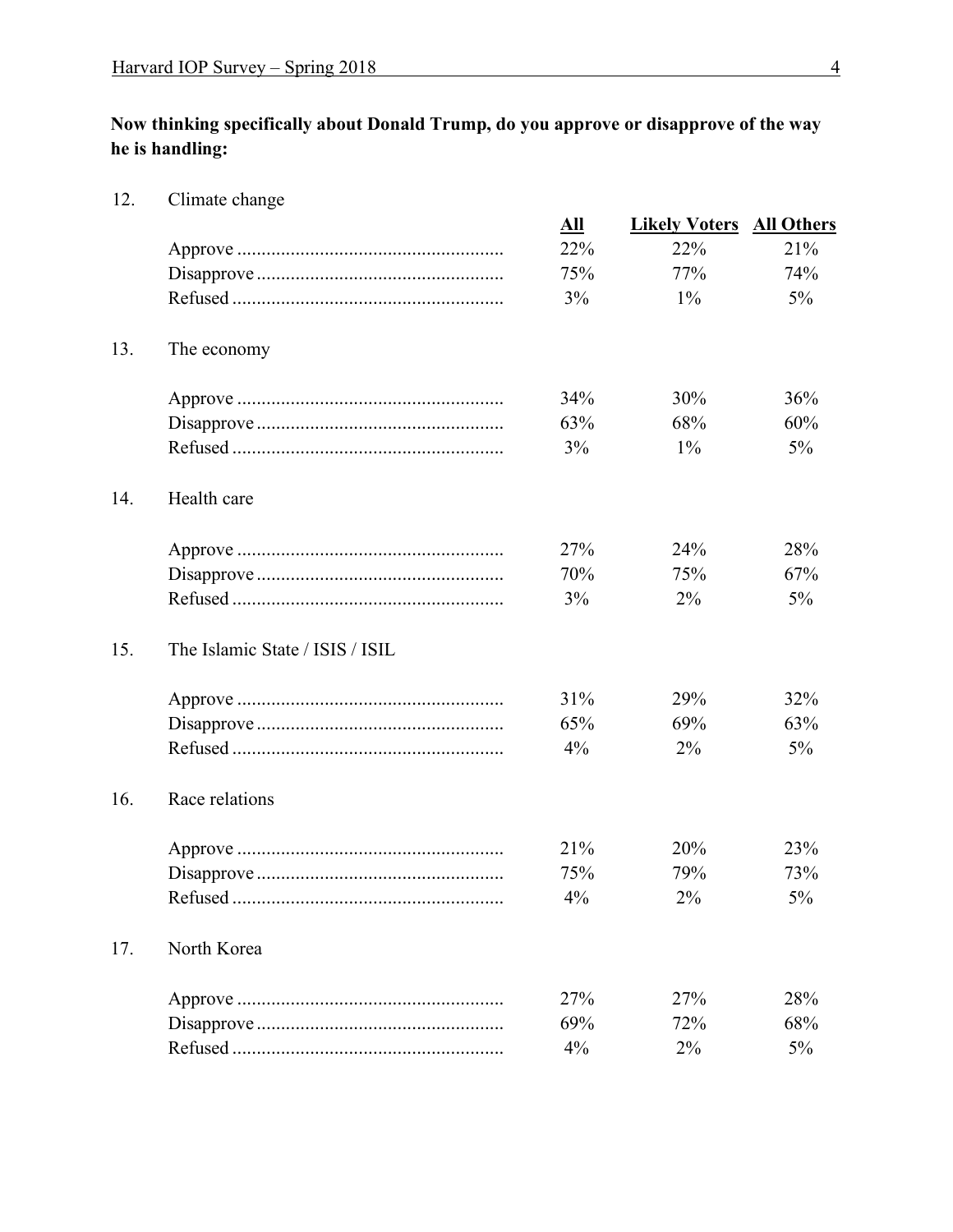18. Tax reform

|     |              | All   | <b>Likely Voters</b> All Others |       |
|-----|--------------|-------|---------------------------------|-------|
|     |              | 31%   | $31\%$                          | 31%   |
|     |              | 65%   | 67%                             | 63%   |
|     |              | $4\%$ | $2\%$                           | $5\%$ |
| 19. | Gun violence |       |                                 |       |
|     |              | 24%   | $24\%$                          | 24%   |
|     |              | 72%   | 74%                             | 71%   |
|     |              | $4\%$ | $2\%$                           | 5%    |

20. A. At this moment, would you say that you are more hopeful or fearful about the future of America? (n=1,301)

| Hopefu  | 250/ | $31\%$            |
|---------|------|-------------------|
| Fearful |      |                   |
| Refuseo |      | $\sigma_{\alpha}$ |

B. At this moment, would you say that you are more hopeful or fearful about the future of democracy in America? (n=1,330)

| Hopeful |     | 31%      |     |
|---------|-----|----------|-----|
| Fearfu  | 64% |          | 61% |
| Refused |     | $10_{0}$ |     |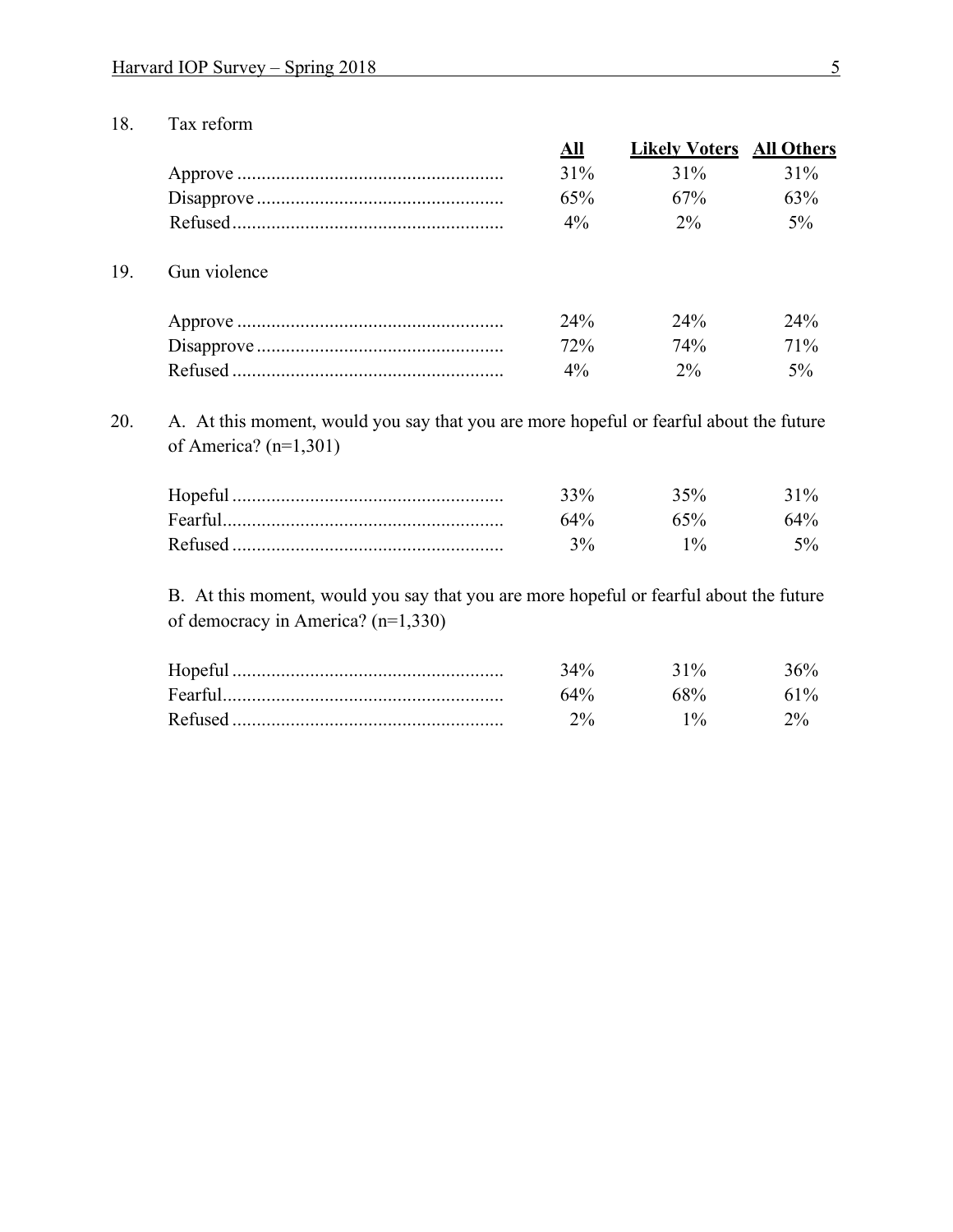## **How often do you trust each of the following to do the right thing?**

21. The President

|     |                            | All | <b>Likely Voters</b> | <b>All Others</b> |
|-----|----------------------------|-----|----------------------|-------------------|
|     |                            | 22% | 22%                  | 22%               |
|     |                            | 4%  | 5%                   | 3%                |
|     |                            | 18% | 17%                  | 18%               |
|     |                            | 75% | 77%                  | 74%               |
|     |                            | 39% | 39%                  | 39%               |
|     |                            | 36% | 38%                  | 35%               |
|     |                            | 3%  | $2\%$                | 4%                |
| 22. | The United States military |     |                      |                   |
|     |                            | 51% | 54%                  | 50%               |
|     |                            | 13% | 13%                  | 12%               |
|     |                            | 38% | 41%                  | 37%               |
|     |                            | 46% | 45%                  | 46%               |
|     |                            | 34% | 35%                  | 33%               |
|     |                            | 12% | 9%                   | 13%               |
|     |                            | 3%  | $1\%$                | $4\%$             |
| 23. | The Supreme Court          |     |                      |                   |
|     |                            | 43% | 47%                  | 41%               |
|     |                            | 6%  | 6%                   | 6%                |
|     |                            | 37% | 41%                  | 34%               |
|     |                            | 54% | 52%                  | 55%               |
|     |                            | 41% | 42%                  | 41%               |
|     |                            | 13% | 10%                  | 15%               |
|     |                            | 3%  | $1\%$                | 4%                |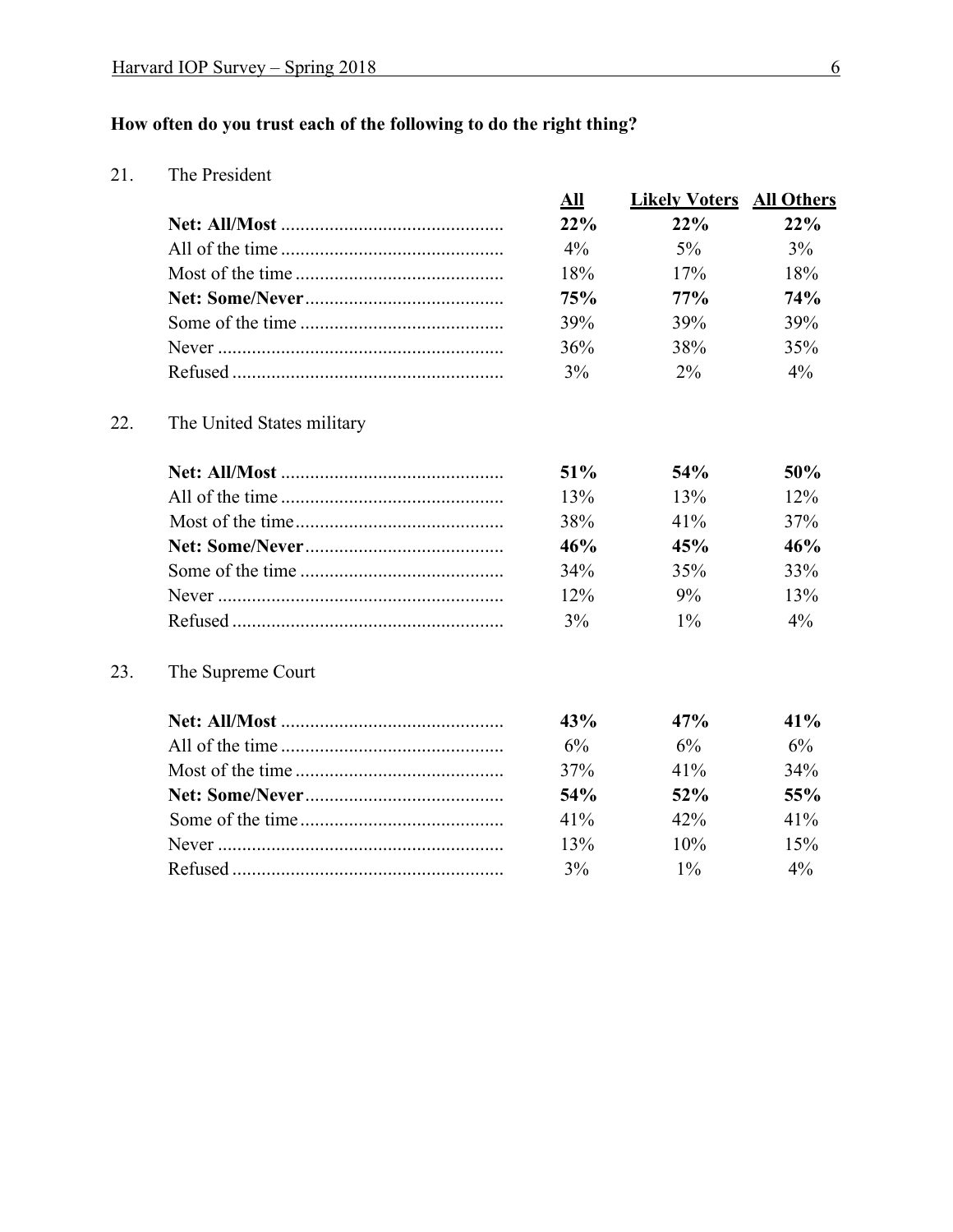#### 24. The United Nations

|     |                        | <u>All</u> | <b>Likely Voters</b> | <b>All Others</b> |
|-----|------------------------|------------|----------------------|-------------------|
|     |                        | 40%        | 45%                  | 38%               |
|     |                        | 6%         | 7%                   | 6%                |
|     |                        | 34%        | 38%                  | 32%               |
|     |                        | 56%        | 54%                  | 58%               |
|     |                        | 39%        | 38%                  | 40%               |
|     |                        | 17%        | 16%                  | 18%               |
|     |                        | 3%         | $1\%$                | $4\%$             |
| 25. | The Congress           |            |                      |                   |
|     |                        | 17%        | 14%                  | 19%               |
|     |                        | 2%         | $2\%$                | $2\%$             |
|     |                        | 15%        | 12%                  | 17%               |
|     |                        | 79%        | 84%                  | 77%               |
|     |                        | 56%        | 61%                  | 54%               |
|     |                        | 23%        | 24%                  | 23%               |
|     |                        | 3%         | $1\%$                | $4\%$             |
| 26. | The federal government |            |                      |                   |
|     |                        | 21%        | 20%                  | 22%               |
|     |                        | 3%         | 3%                   | $4\%$             |
|     |                        | 18%        | 17%                  | 18%               |
|     |                        | 75%        | 78%                  | 74%               |
|     |                        | 55%        | 61%                  | 51%               |
|     |                        | 21%        | 17%                  | 22%               |
|     |                        | 3%         | $1\%$                | 4%                |
| 27. | Your state government  |            |                      |                   |
|     |                        | 34%        | 38%                  | 32%               |
|     |                        | 3%         | 3%                   | $2\%$             |
|     |                        | 31%        | 35%                  | 30%               |
|     |                        | 63%        | 61%                  | 64%               |
|     |                        | 45%        | 47%                  | 44%               |
|     |                        | 18%        | 14%                  | 20%               |
|     |                        | 3%         | $1\%$                | $4\%$             |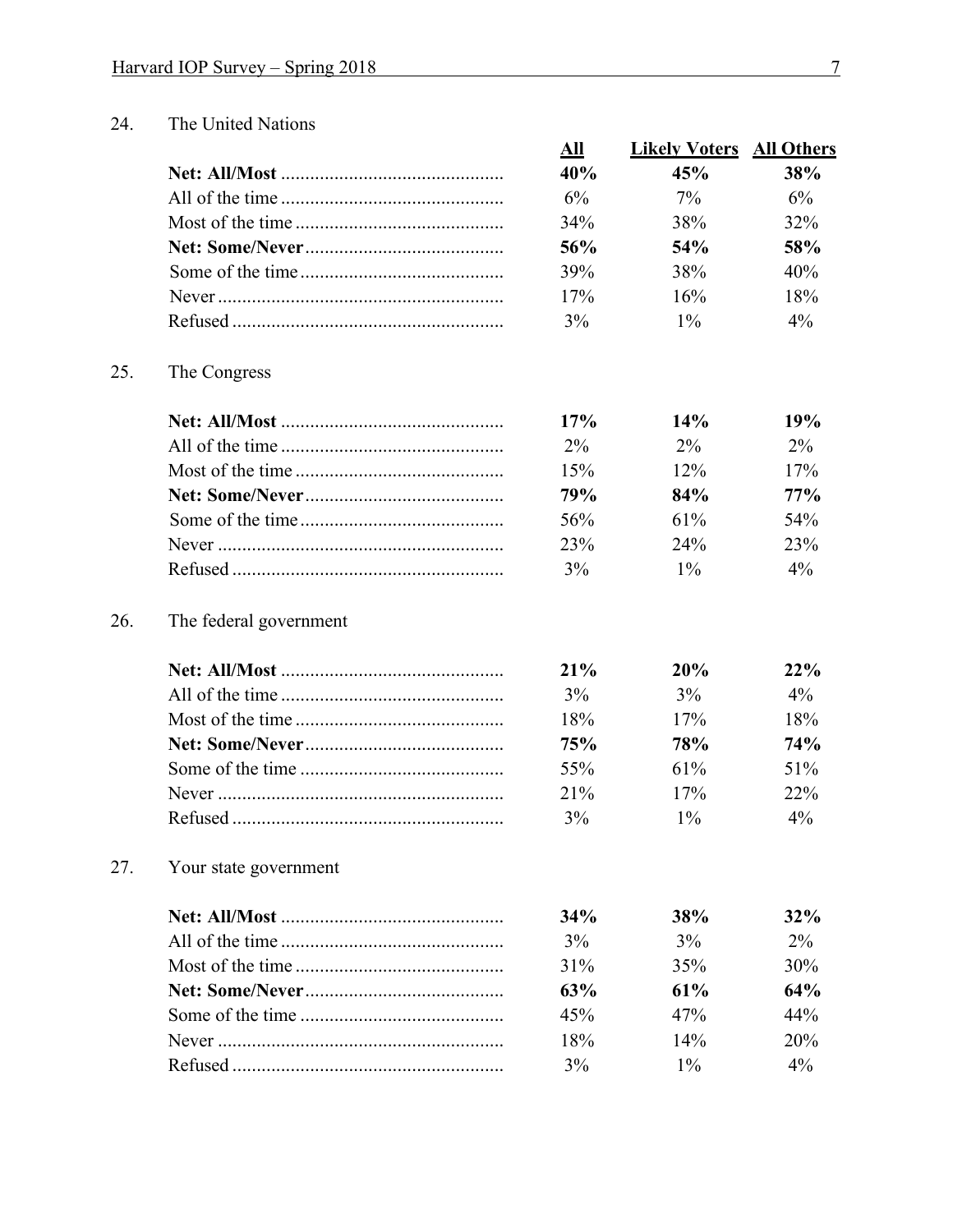#### 28. Your local government

|                    | All          | <b>Likely Voters</b> | <b>All Others</b> |
|--------------------|--------------|----------------------|-------------------|
|                    | 38%          | 39%                  | 37%               |
|                    | 5%           | $5\%$                | $5\%$             |
|                    | 33%          | 35%                  | 31%               |
|                    | 60%          | 59%                  | 60%               |
|                    | 46%          | 48%                  | 46%               |
|                    | 13%          | 12%                  | 14%               |
|                    | 3%           | $1\%$                | 3%                |
|                    |              |                      |                   |
|                    |              |                      |                   |
|                    | 12%          | $11\%$               | 13%               |
|                    | $2\%$<br>10% | $1\%$<br>9%          | $2\%$<br>$11\%$   |
|                    | 85%          | 88%                  | 83%               |
| <b>Wall Street</b> | 47%          | 48%                  | 47%               |
|                    | 38%          | 40%                  | 36%               |

#### $30.$ The media

29.

| 16%    | 24%    | $12\%$ |
|--------|--------|--------|
| $2\%$  | $3\%$  | $2\%$  |
| $14\%$ | $21\%$ | $10\%$ |
| 80%    | 74%    | 84%    |
| 47%    | 45%    | 48%    |
| 33%    | 29%    | 36%    |
| 3%     | $2\%$  | $4\%$  |

 $31.$ Your college or university administration (n=485 College students only)

| $61\%$ | 65%    | 58%   |
|--------|--------|-------|
| $9\%$  | $10\%$ | $9\%$ |
| $52\%$ | $54\%$ | 50%   |
| 37%    | 34%    | 38%   |
| 30%    | 30%    | 30%   |
| $7\%$  | $5\%$  | $8\%$ |
| $3\%$  | $1\%$  | $4\%$ |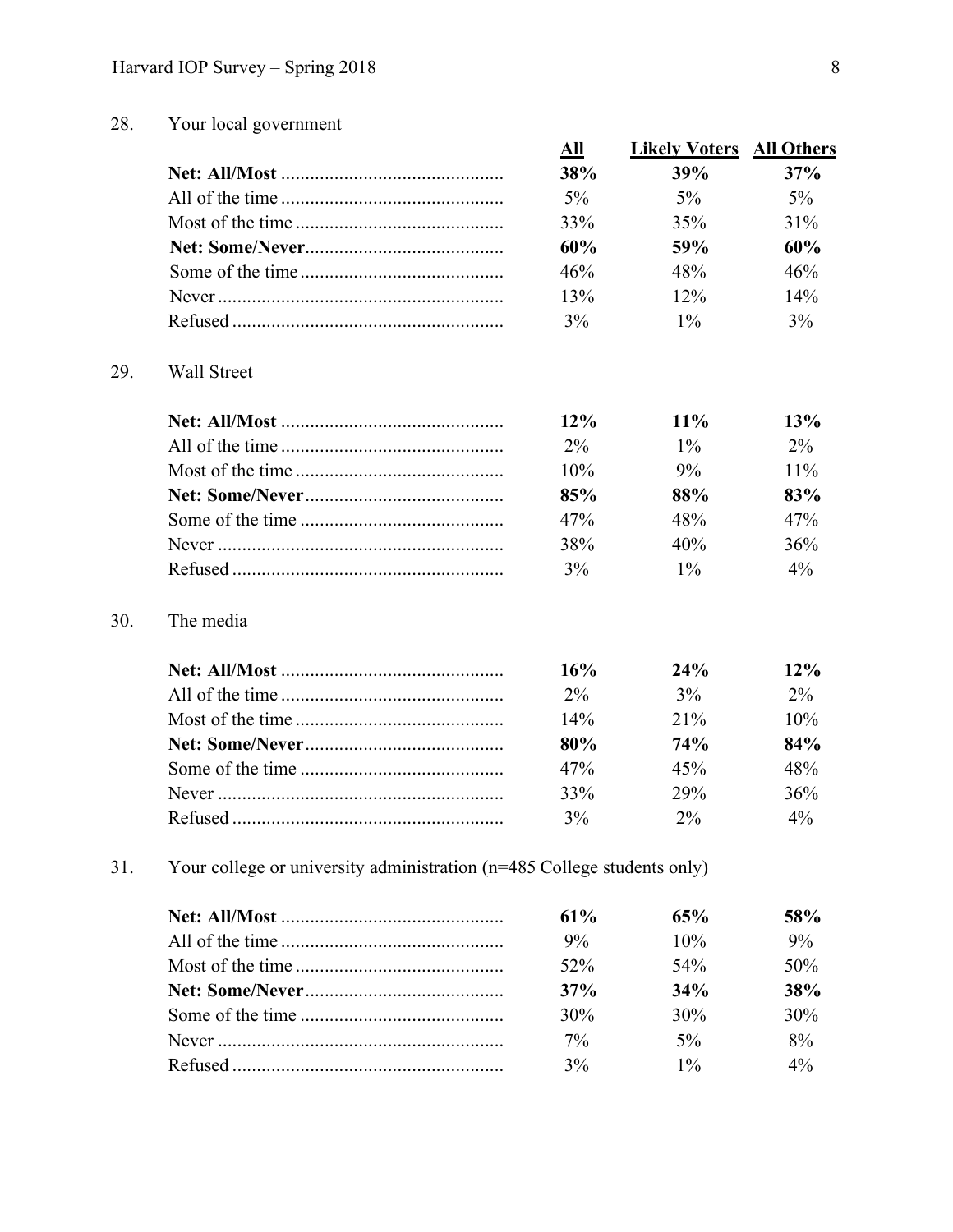#### $32.$ Your local police department

| All    | <b>Likely Voters</b> All Others |        |
|--------|---------------------------------|--------|
| 52%    | $57\%$                          | 49%    |
| $9\%$  | $10\%$                          | $8\%$  |
| 43%    | 47%                             | $41\%$ |
| 45%    | $41\%$                          | 47%    |
| 33%    | 33%                             | 33%    |
| $12\%$ | $9\%$                           | $14\%$ |
| $3\%$  | $2\%$                           | $4\%$  |

#### 33. **FBI**

| 42%    | $42\%$ | 41%    |
|--------|--------|--------|
| $7\%$  | 6%     | 7%     |
| 35%    | 37%    | $34\%$ |
| 55%    | 56%    | 55%    |
| $41\%$ | $44\%$ | 38%    |
| 15%    | $11\%$ | 16%    |
| $3\%$  | $2\%$  | $4\%$  |

#### 34. U.S. Environmental Protection Agency (EPA)

| <b>38%</b> | 43%    | 35%    |
|------------|--------|--------|
| $6\%$      | $7\%$  | 6%     |
| $31\%$     | 36%    | 29%    |
| 59%        | 56%    | $61\%$ |
| 42%        | $41\%$ | 43%    |
| 17%        | 15%    | 18%    |
| $3\%$      | $2\%$  | $4\%$  |

#### 35. U.S. Department of Justice

| 35%    | 36%    | 35%   |
|--------|--------|-------|
| $5\%$  | $4\%$  | $6\%$ |
| 30%    | $32\%$ | 30%   |
| $62\%$ | 63%    | 61%   |
| 46%    | 49%    | 44%   |
| 16%    | $14\%$ | 17%   |
| $3\%$  | $2\%$  | $4\%$ |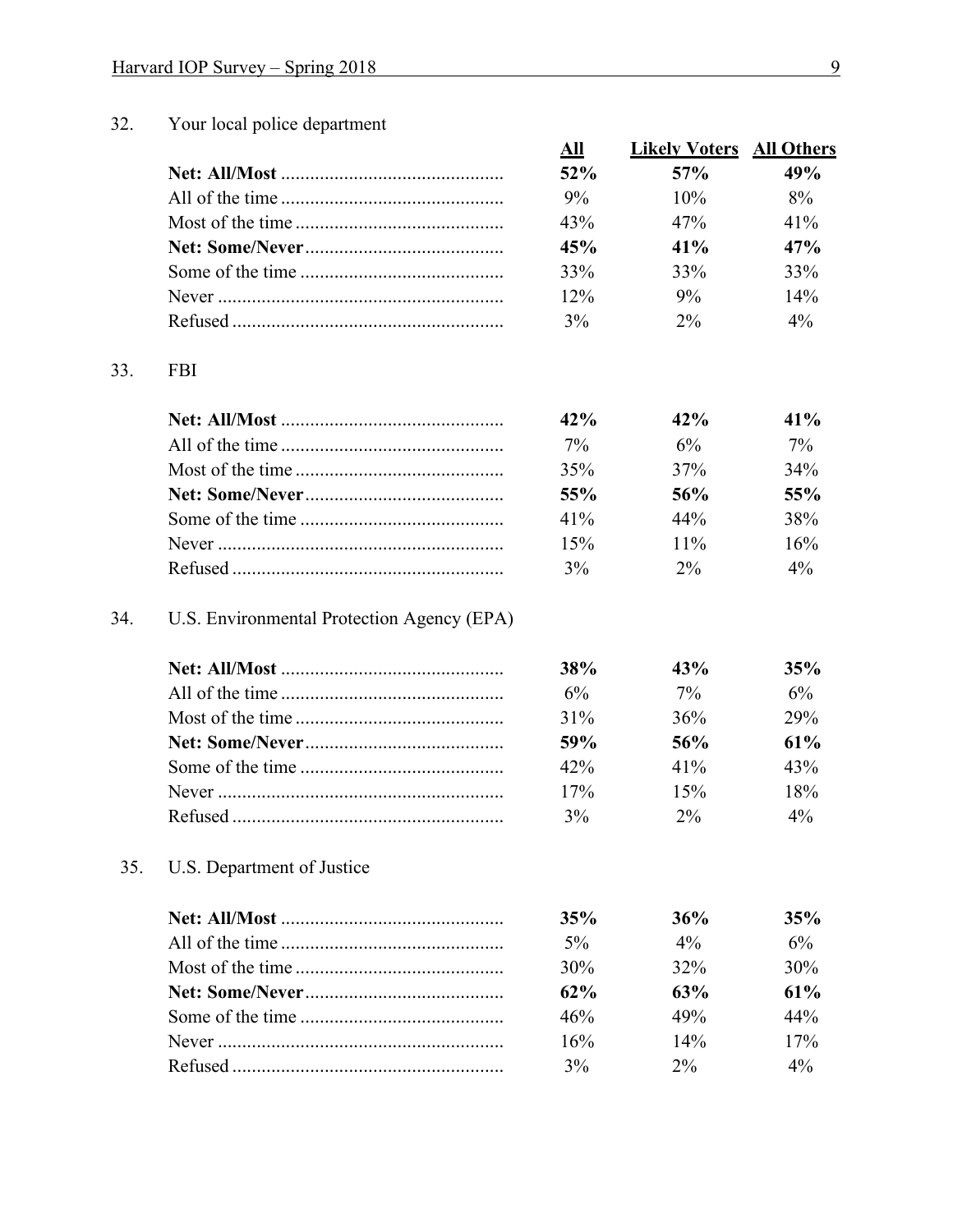## 36. U.S Department of Education

| All   | <b>Likely Voters</b> All Others |        |
|-------|---------------------------------|--------|
| 29%   | 26%                             | $31\%$ |
| $5\%$ | $4\%$                           | 6%     |
| 24%   | 23%                             | 25%    |
| 68%   | 72%                             | 65%    |
| 50%   | 55%                             | 48%    |
| 17%   | 18%                             | 17%    |
| 3%    | $2\%$                           | $4\%$  |

## 37. U.S. Immigrations and Customs Enforcement (ICE)

| 25%    | 25%        | 25%   |
|--------|------------|-------|
| $4\%$  | $4\%$      | $4\%$ |
| $21\%$ | $21\%$     | 21%   |
| 72%    | <b>73%</b> | 71%   |
| 47%    | 46%        | 48%   |
| 25%    | 28%        | 23%   |
| $3\%$  | $1\%$      | $4\%$ |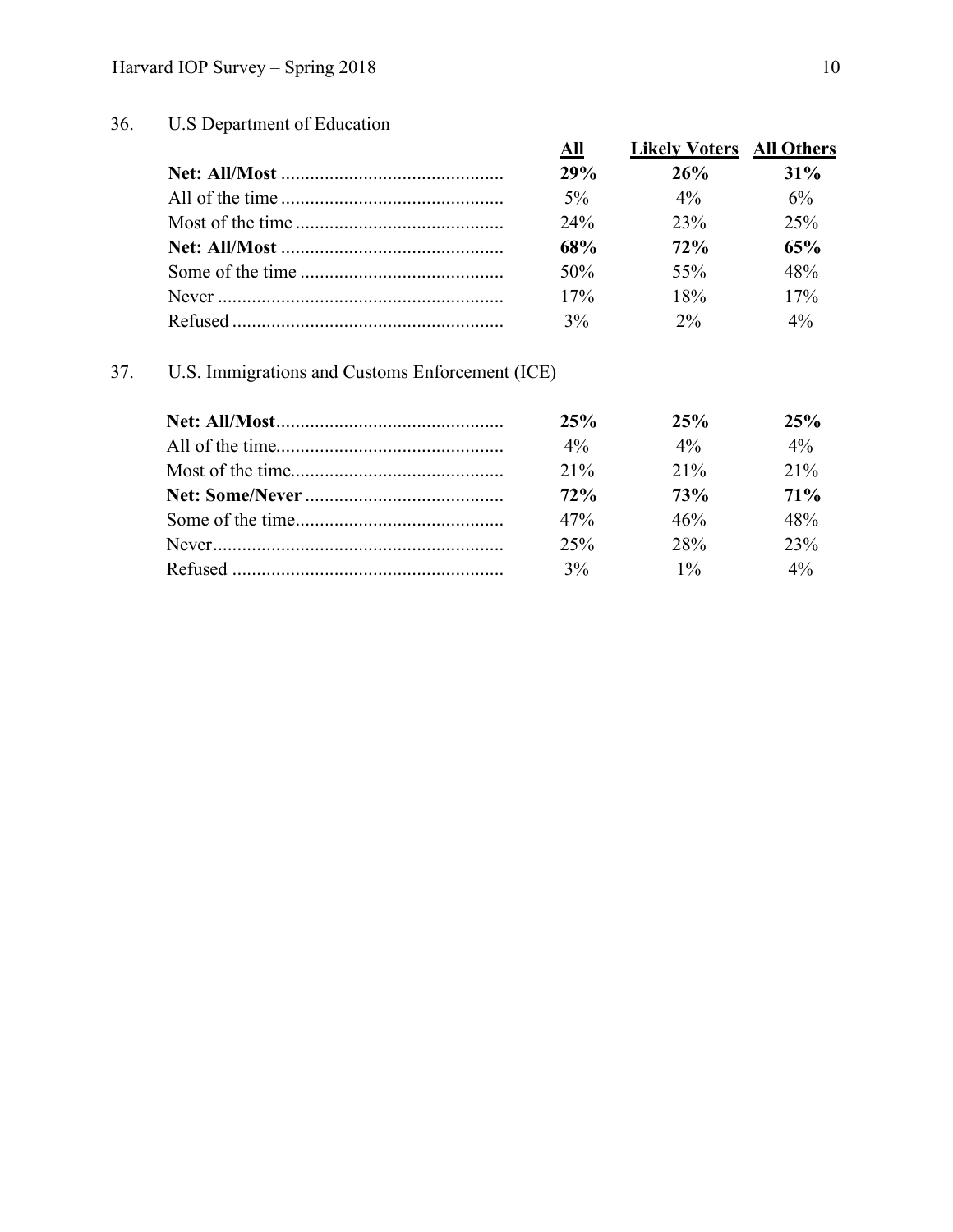## How often do you trust each of the following companies to do the right thing?

38. Amazon

39.

40.

|        | All | <b>Likely Voters</b> | <b>All Others</b> |
|--------|-----|----------------------|-------------------|
|        | 45% | 45%                  | 44%               |
|        | 10% | 8%                   | 11%               |
|        | 35% | 37%                  | 33%               |
|        | 53% | 53%                  | 52%               |
|        | 38% | 40%                  | 37%               |
|        | 14% | 13%                  | 15%               |
|        | 3%  | $2\%$                | 3%                |
| Google |     |                      |                   |
|        | 44% | 44%                  | 45%               |
|        | 8%  | $7\%$                | 9%                |
|        | 36% | 37%                  | 35%               |
|        | 53% | 54%                  | 52%               |
|        | 38% | 41%                  | 36%               |
|        | 15% | 14%                  | 16%               |
|        | 3%  | $2\%$                | 3%                |
| Uber   |     |                      |                   |
|        | 28% | 28%                  | 28%               |
|        | 4%  | 3%                   | $4\%$             |
|        | 24% | 25%                  | 24%               |
|        | 69% | 70%                  | 68%               |
|        | 45% | 46%                  | 45%               |
|        | 24% | 24%                  | 24%               |
|        | 3%  | $2\%$                | $4\%$             |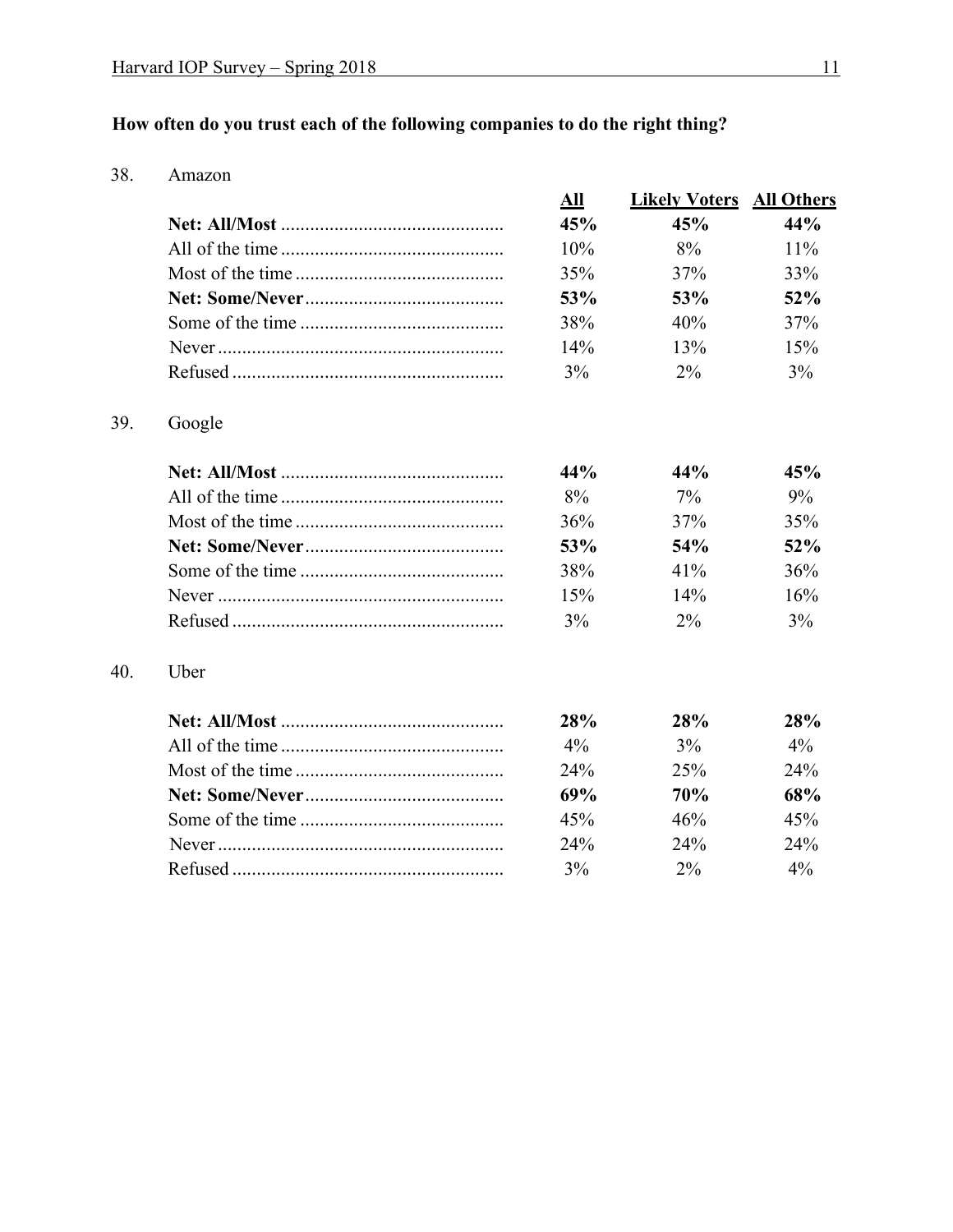#### 41. Facebook

| All    | <b>Likely Voters</b> All Others |       |
|--------|---------------------------------|-------|
| 27%    | 25%                             | 27%   |
| $4\%$  | $3\%$                           | $5\%$ |
| 22%    | $22\%$                          | 22%   |
| $71\%$ | 73%                             | 69%   |
| 48%    | 50%                             | 47%   |
| 23%    | 23%                             | 23%   |
| 3%     | $1\%$                           | 3%    |

### Twitter 42.

| $27\%$     | 27%    | 26%        |
|------------|--------|------------|
| $4\%$      | 3%     | $4\%$      |
| 23%        | $24\%$ | $22\%$     |
| <b>70%</b> | $71\%$ | <b>70%</b> |
| 48%        | $50\%$ | 47%        |
| $22\%$     | $21\%$ | 23%        |
| 3%         | $2\%$  | $4\%$      |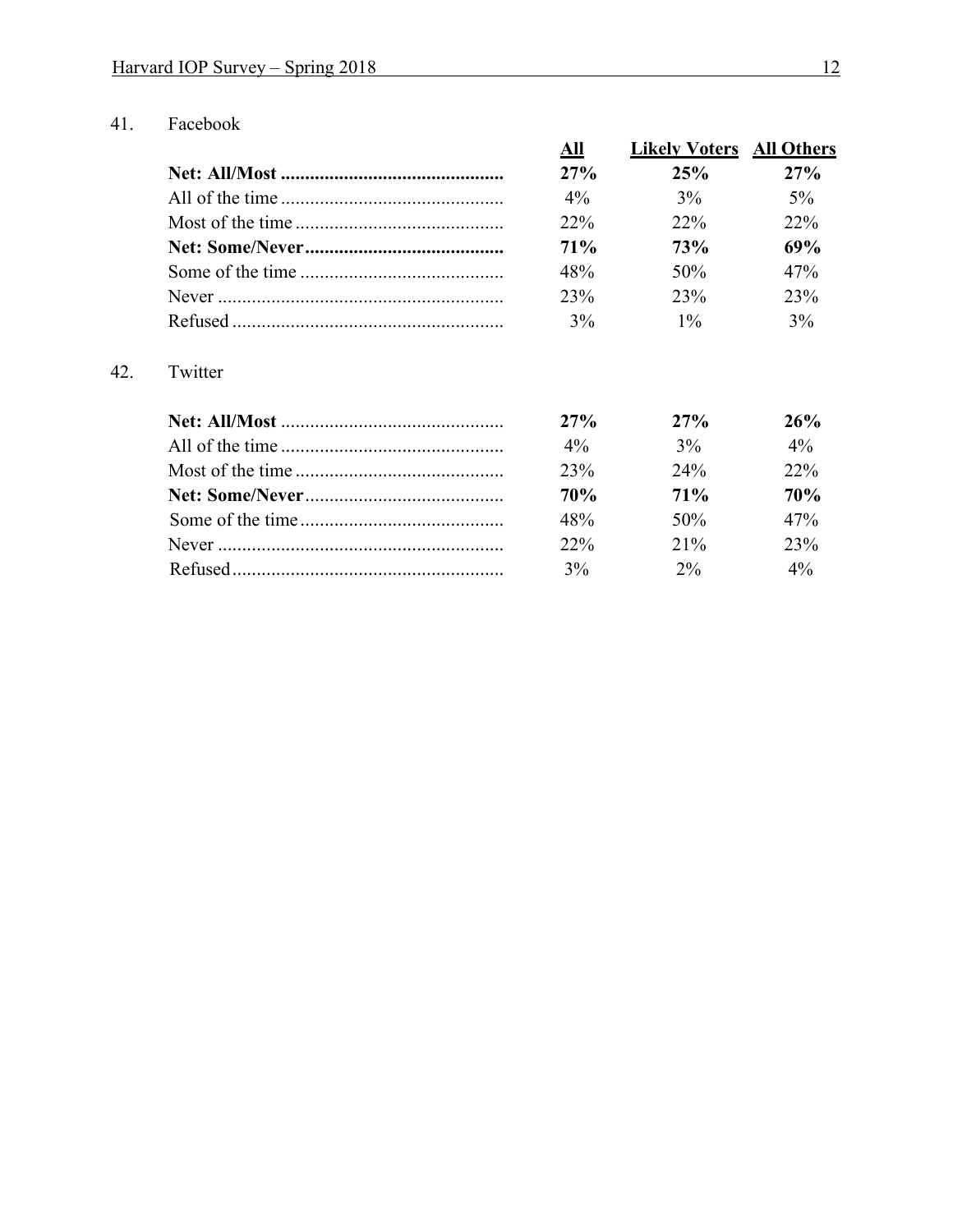**For each of the following, please rank how much you see them as responsible for existing problems in American politics and society today:** 

43. The Media

44. Politicians

 $45.$ 

|                   | All | <b>Likely Voters</b> | <b>All Others</b> |
|-------------------|-----|----------------------|-------------------|
|                   | 63% | 66%                  | 62%               |
|                   | 32% | 33%                  | 32%               |
|                   | 31% | 33%                  | 30%               |
|                   | 22% | 19%                  | 24%               |
|                   | 11% | 12%                  | 10%               |
|                   | 7%  | 8%                   | 6%                |
|                   | 4%  | $4\%$                | 4%                |
|                   | 3%  | 2%                   | 4%                |
| Politicians       |     |                      |                   |
|                   | 72% | 81%                  | 67%               |
|                   | 40% | 47%                  | 36%               |
|                   | 32% | 34%                  | 31%               |
|                   | 17% | 12%                  | 21%               |
|                   | 7%  | 5%                   | 9%                |
|                   | 4%  | 3%                   | $5\%$             |
|                   | 3%  | 2%                   | $4\%$             |
|                   | 3%  | 2%                   | 4%                |
| Money in politics |     |                      |                   |
|                   | 68% | 77%                  | 63%               |
|                   | 42% | 52%                  | 36%               |
|                   | 26% | 25%                  | 27%               |
|                   | 21% | 14%                  | 25%               |
|                   | 8%  | 7%                   | 9%                |
|                   | 4%  | 4%                   | 4%                |
|                   | 4%  | 3%                   | 4%                |
|                   | 3%  | 2%                   | 4%                |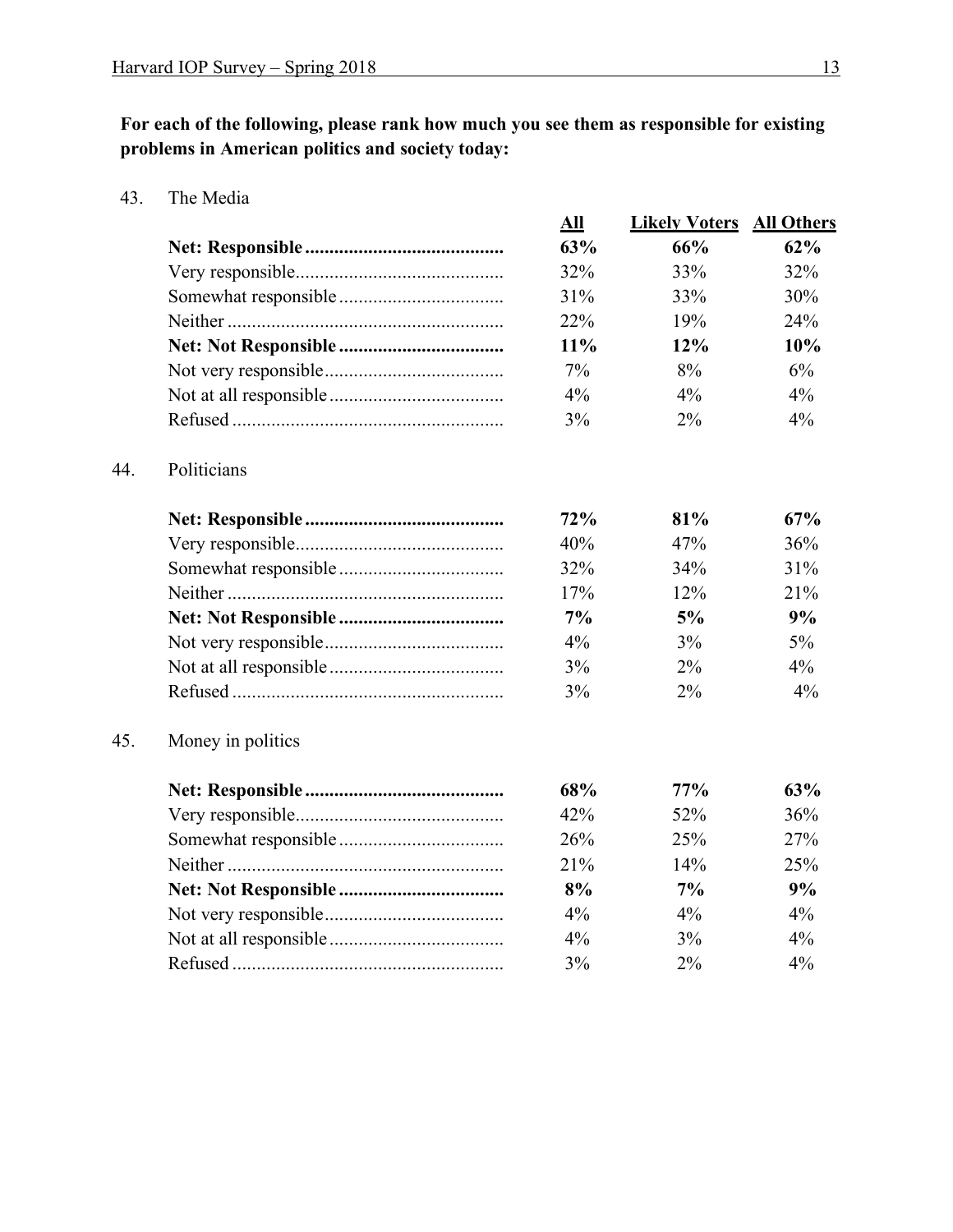## 46. The 1%

| All   | <b>Likely Voters</b> | <b>All Others</b> |
|-------|----------------------|-------------------|
| 48%   | 57%                  | 42%               |
| 24%   | 33%                  | 18%               |
| 24%   | 24%                  | 24%               |
| 33%   | 26%                  | 37%               |
| 16%   | 14%                  | 17%               |
| 9%    | $7\%$                | 10%               |
| $7\%$ | $7\%$                | 6%                |
| $4\%$ | $2\%$                | $5\%$             |
|       |                      |                   |

## 47. Foreign actors

| 23%   | 30%   | 19%    |
|-------|-------|--------|
| 5%    | 6%    | $5\%$  |
| 17%   | 24%   | $14\%$ |
| 36%   | 30%   | 40%    |
| 37%   | 38%   | 37%    |
| 19%   | 19%   | 19%    |
| 18%   | 19%   | 18%    |
| $4\%$ | $2\%$ | $4\%$  |

### 48. Immigrants

| 26%    | 24%              | 28%    |
|--------|------------------|--------|
| $7\%$  | $7\%$            | $6\%$  |
| 20%    | 16%              | $22\%$ |
| $31\%$ | 26%              | 33%    |
| 40%    | 48%              | 35%    |
| 23%    | 25%              | $21\%$ |
| 17%    | 23%              | 14%    |
| $3\%$  | 2.9 <sub>0</sub> | $4\%$  |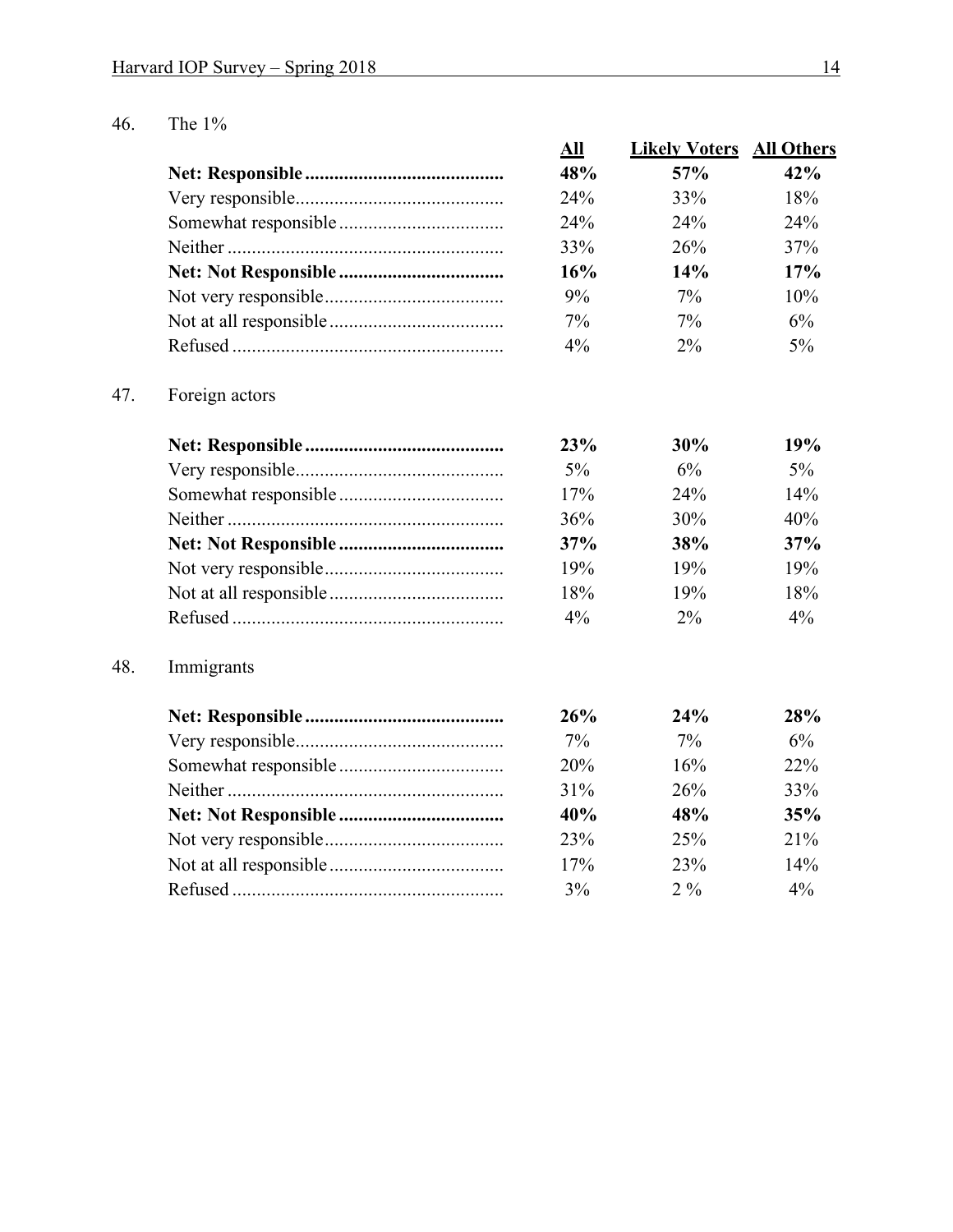### 49. Political correctness

| All        | <b>Likely Voters</b> | <b>All Others</b> |
|------------|----------------------|-------------------|
| 47%        | 46%                  | 47%               |
| 19%        | $21\%$               | 17%               |
| <b>28%</b> | 25%                  | 30%               |
| <b>28%</b> | 23\%                 | 31%               |
| 21%        | 29%                  | 17%               |
| 11%        | $12\%$               | 10%               |
| 10%        | 16%                  | $7\%$             |
| 3%         | $2\%$                | $4\%$             |

### 50. Structural racism

| 57%        | 61%   | 54%   |
|------------|-------|-------|
| <b>29%</b> | 37%   | 24%   |
| <b>28%</b> | 24%   | 30%   |
| 26%        | 23%   | 28%   |
| 14%        | 14%   | 14%   |
| 8%         | $8\%$ | 8%    |
| 6%         | 6%    | 6%    |
| 3%         | $2\%$ | $4\%$ |

### 51. Lack of access to higher education

| 51%   | 56%        | 48%    |
|-------|------------|--------|
| 21%   | 27%        | 17%    |
| 30%   | <b>29%</b> | 31%    |
| 27%   | $21\%$     | $31\%$ |
| 18%   | 20%        | 17%    |
| 12%   | 14%        | $11\%$ |
| 6%    | $7\%$      | 6%     |
| $3\%$ | $2\%$      | $4\%$  |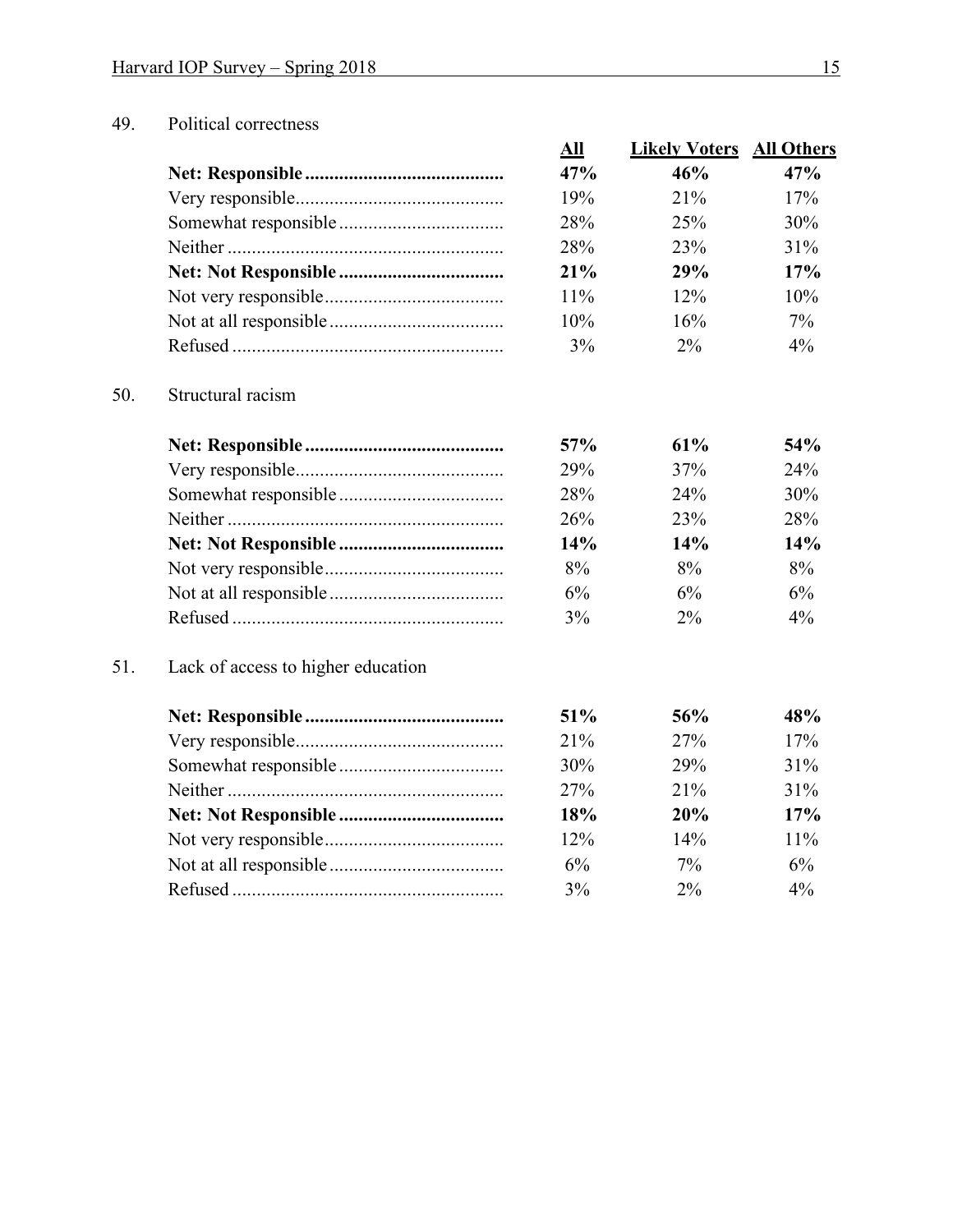### 52. Other Americans

| All   | <b>Likely Voters</b> | <b>All Others</b> |
|-------|----------------------|-------------------|
| 50%   | 54%                  | 48%               |
| 16%   | 20%                  | 14%               |
| 34%   | 34%                  | 33%               |
| 34%   | 30%                  | 36%               |
| 12%   | 14%                  | 11%               |
| $7\%$ | $9\%$                | 6%                |
| $5\%$ | 5%                   | $4\%$             |
| $4\%$ | $2\%$                | 5%                |

## 53. Donald Trump

| 56%    | 64%   | 52%   |
|--------|-------|-------|
| 35%    | 44%   | 29%   |
| $22\%$ | 20%   | 23\%  |
| $22\%$ | 14%   | 26%   |
| 19%    | 21%   | 18%   |
| 9%     | 9%    | $9\%$ |
| 10%    | 12%   | 9%    |
| 3%     | $2\%$ | $4\%$ |